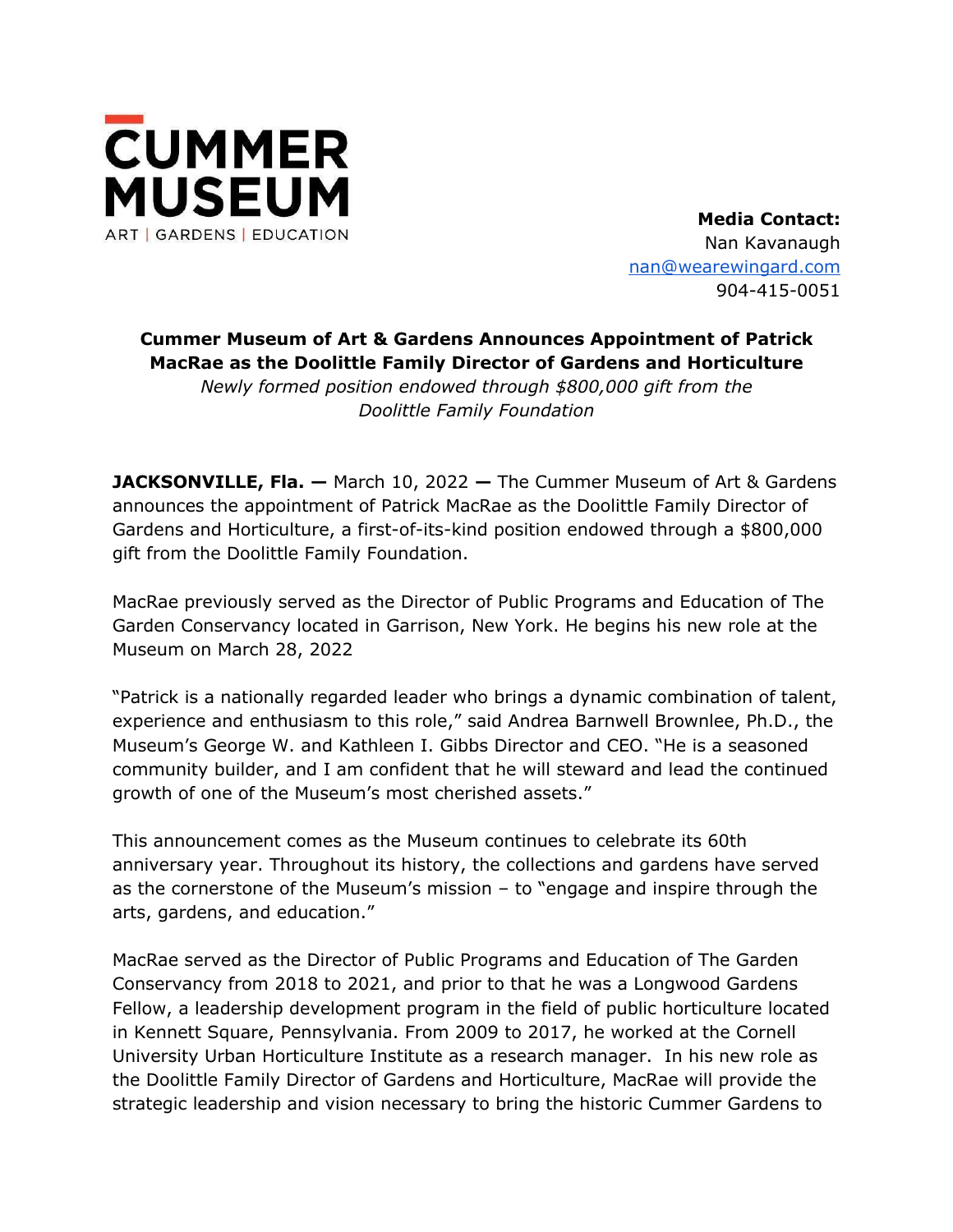their fullest potential and maintain their significance as horticultural gems. He will leverage his impressive background in living collections and public programming to activate the gardens in partnership with the Museum's educational and curatorial teams, increasing the connectivity between the art, gardens and educational components of the Museum's mission. This position was made possible through the support of the Doolittle Family and garden endowment donors.

"Patrick is an accomplished professional who will heighten the Cummer Museum's forward momentum," said Pam Paul, Chair of the Cummer Museum of Art & Gardens' Board of Trustees. "Through his prior role as the Director of Public Programs and Education at The Garden Conservancy, he has the experience and professional networks to strengthen our efforts to be the bedrock of an art and garden district in Jacksonville."

The 2.5-acre Cummer Gardens are considered to be among the most precious works of art in the Museum's permanent collection. Added to the National Register of Historic Places in 2010, the Museum's Olmsted, English, and Italian gardens have a fascinating history stretching back more than 100 years. They bear the imprint of some of the foremost names in landscape design and horticulture including Ossian Cole Simonds, Ellen Biddle Shipman, Thomas Meehan and Sons and the fabled Olmsted Brothers firm. From 2018 through 2019, the gardens underwent an extensive restoration after they suffered substantial damage due to Hurricane Irma. The Museum engaged award-winning landscape and architecture firm WLA Studio as a consultant to lead the garden reconstruction. The involvement of these prestigious firms gives national importance to the Cummer Gardens.

In addition to its plantings and mature oak tree canopy, features such as reflecting pools, fountains, arbors, antique ornaments and sculptures help create a special outdoor space that provides a perfect complement to the Museum's art-based collections.

"I am energized by the opportunity to be joining the Cummer team at a tremendous inflection point—the mix of outstanding leadership, a compelling legacy, and a bold vision makes me believe that this organization is poised to fully realize its potential as a cultural catalyst for the city and beyond," said MacRae. "Public gardens are essential community assets—the gardens at the Cummer can help to ensure that the Museum is a wonderful and welcoming place for all. I am grateful for this opportunity to steward the gardens with respect for their history and with a focus on their vibrant future."